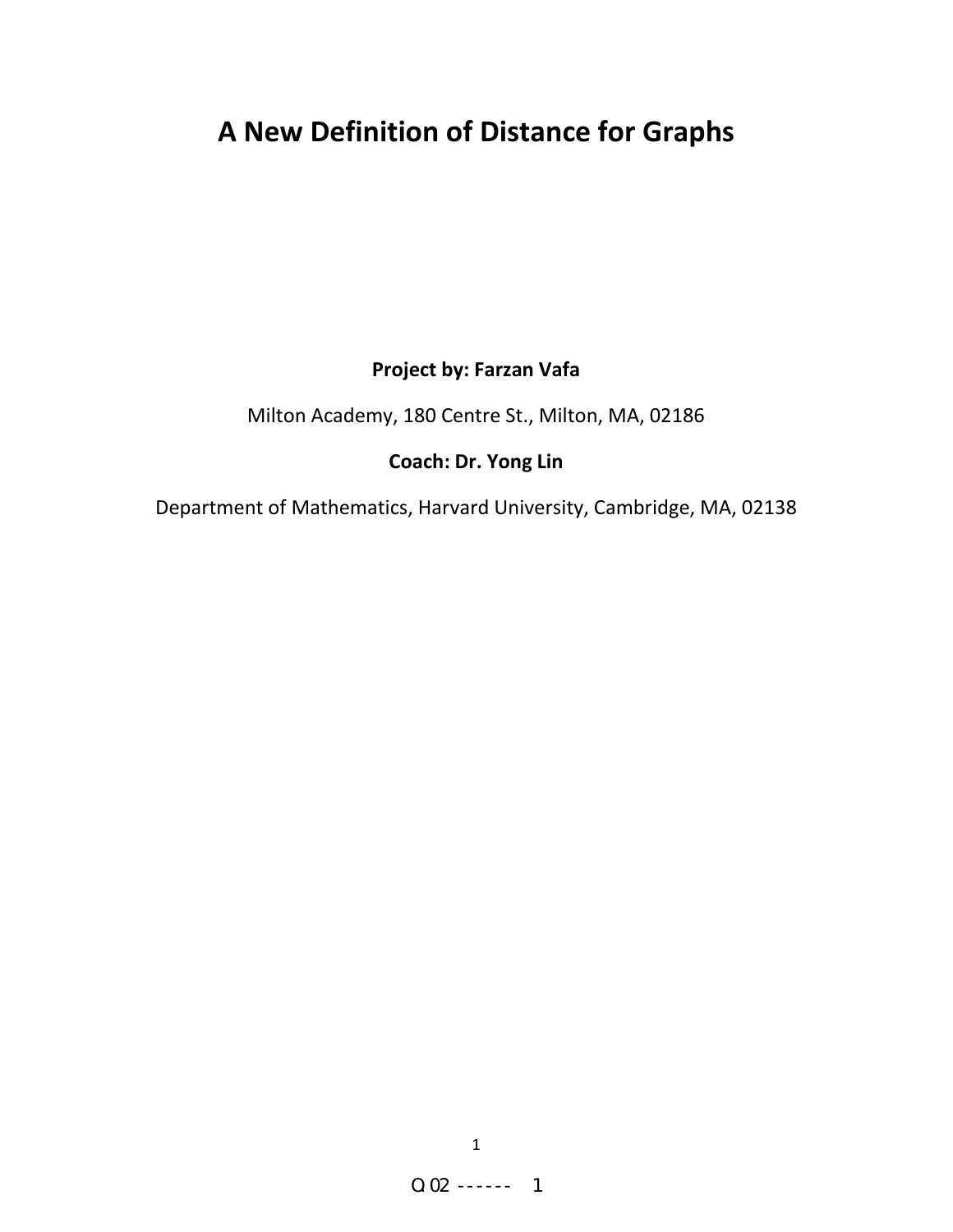## **A New Definition of Distance for Graphs**

## **Abstract**

In this paper, we have determined that the normal definition of distance for graphs is inadequate. Thus, we have defined a new definition of distance for graphs, motivated from quantum mechanics, and we explore this new definition of distance using Mathematica and compare it to the standard one in various examples of graphs. The different types of graphs studied are linear graphs, grid graphs, and [Erdős–Rényi](http://en.wikipedia.org/wiki/Erd%C5%91s%E2%80%93R%C3%A9nyi_model) graphs.

August, 2010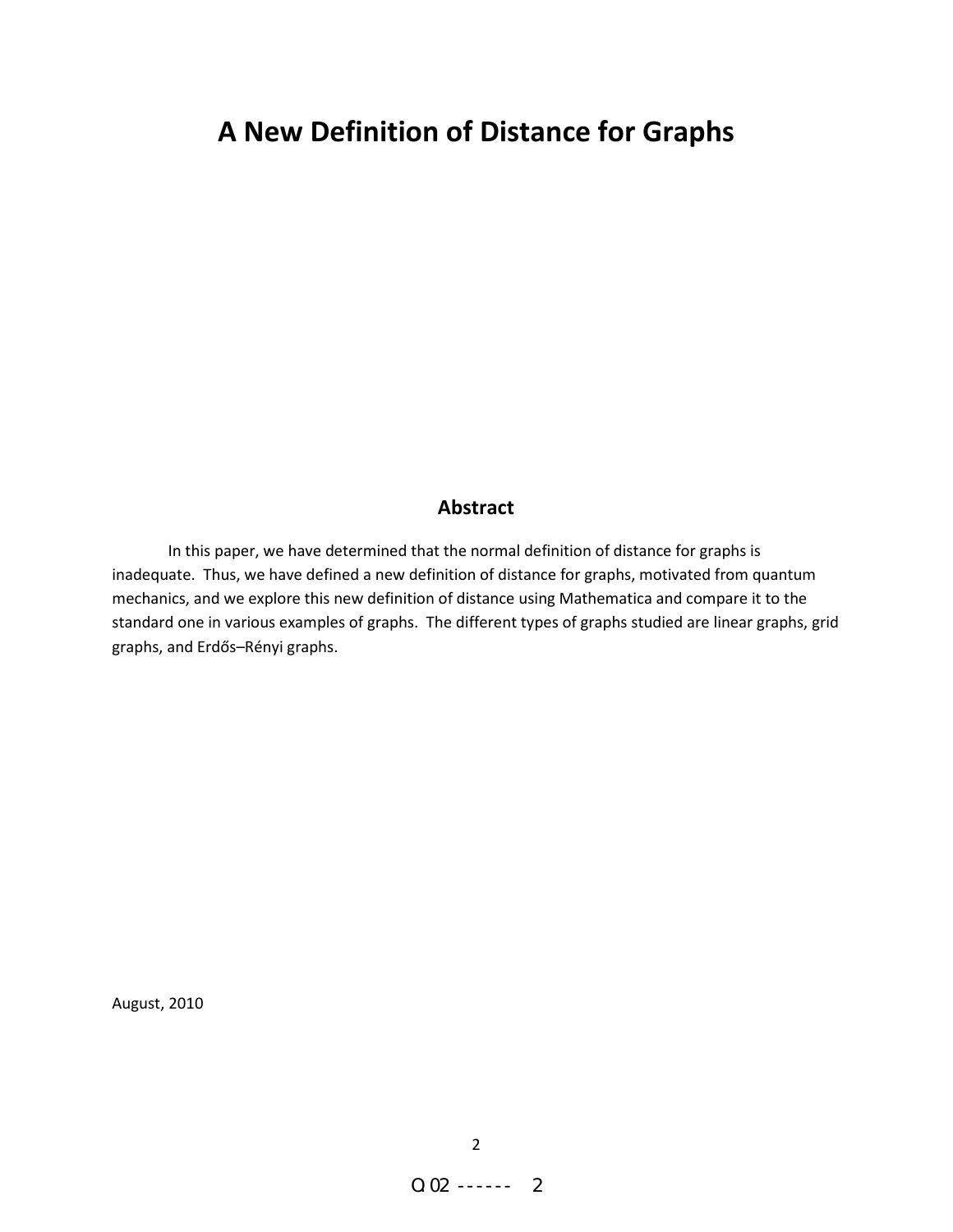## **1. Introduction and Motivation**

A graph G = (V(G), E(G)) is defined by the vertex-set V(G) and the edge-set E(G). For a general introduction to graphs, see [1]. Each edge is an undirected pair of two vertices. We will assume that there are no multiple edges between two vertices, no loops (a vertex that is connected to itself), and that the graph is connected. Such a graph is simple. For example, for the graph  $G = (V(G), E(G))$  in Figure 1:





 $V(G) = {A, B, C, D}$ 

 $E(G) = \{ \{A,B\}, \{B,C\}, \{B,D\}, \{C,D\} \}$ 

Examples range from the collaboration graph to a Hollywood actor collaboration graph [1].



Fig. 2

O.02 ------ 3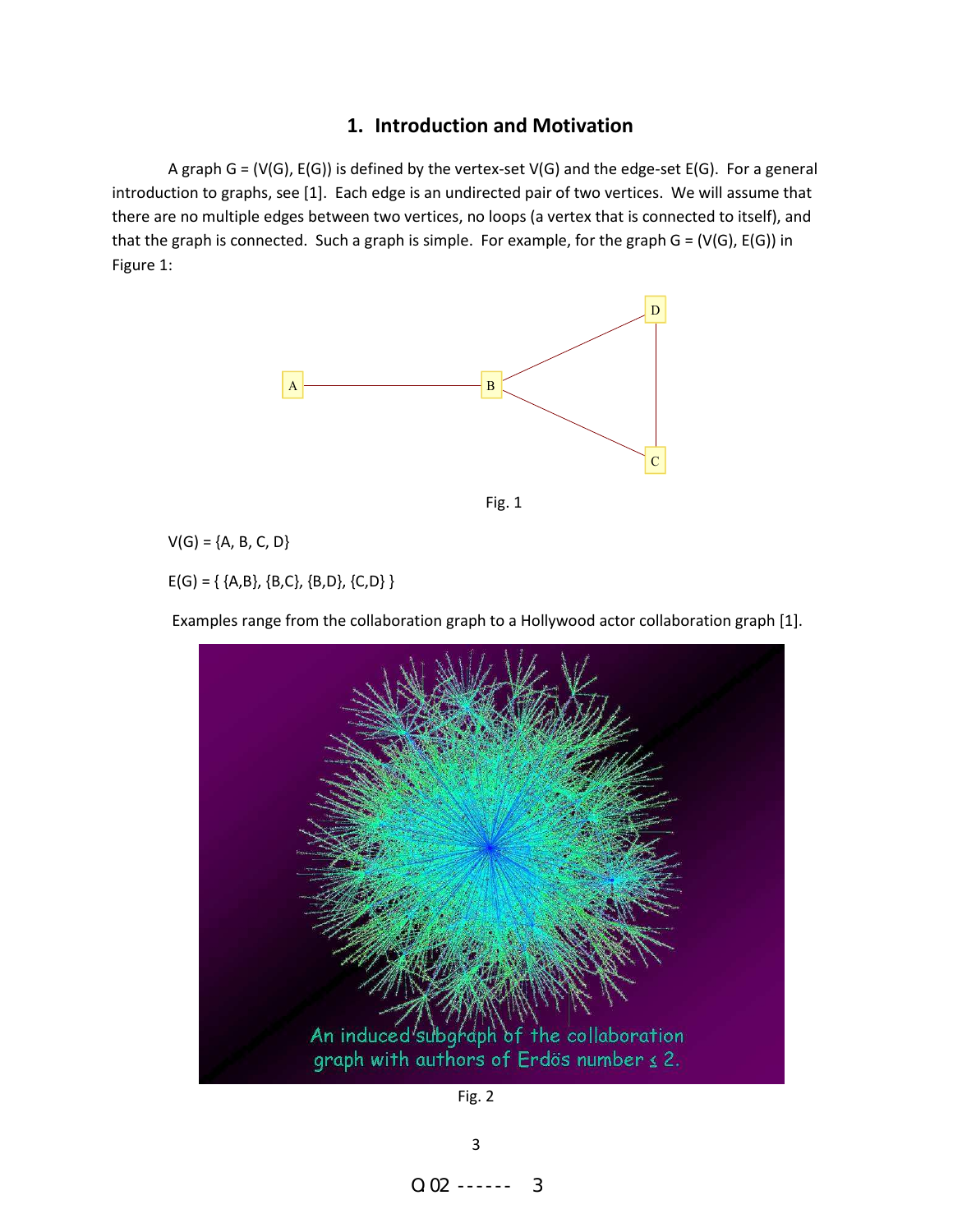

Even space itself can be considered a graph of sorts, if one takes an infinite number of points and edges, with the points becoming closer to each other:



Fig. 4

4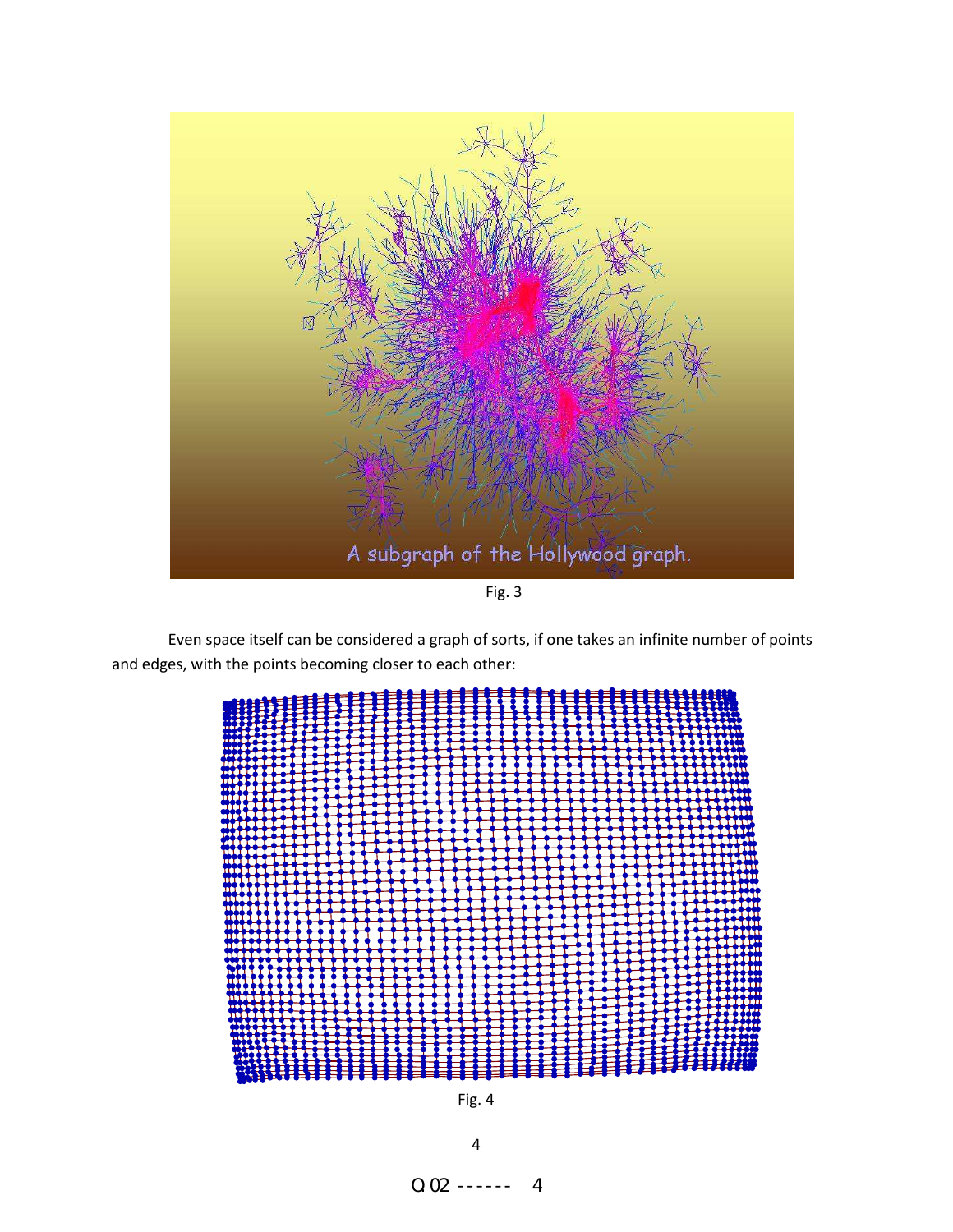A question that we can ask is what is the distance in a graph? Based on our intuition of the real world, the distance is merely the shortest path between the two points. But how does that apply to a graph? Traditionally, the distance between two vertices x and y of a graph is defined to be the shortest length of all of the paths from x to y [1]. A path p from x to y of length *l* defined as an ordered sequence of vertices from  $v = y_0, y_1, y_2, ..., y_l$  that satisfy

$$
\{y_i, y_{i+1}\} \in E(G) \text{ for } i = 0, 1, \ldots, l-1
$$

and

$$
x=y_0, \quad y=y_i.
$$

We say that the length of p,  $|p| = I$ . Let  $P_{(x,y)}$  be the set of all paths from x to y. The distance between x and y,  $d(x,y)$ , is formally defined as follows:

$$
d(x, y) = \inf |p|, \forall p \in P_{(x,y)}.
$$
 (1)

For example, in the graph below:



using this definition of distance, we have  $d(1,6) = 1$  and  $d(1,5) = 2$ .

O.02 ------ 5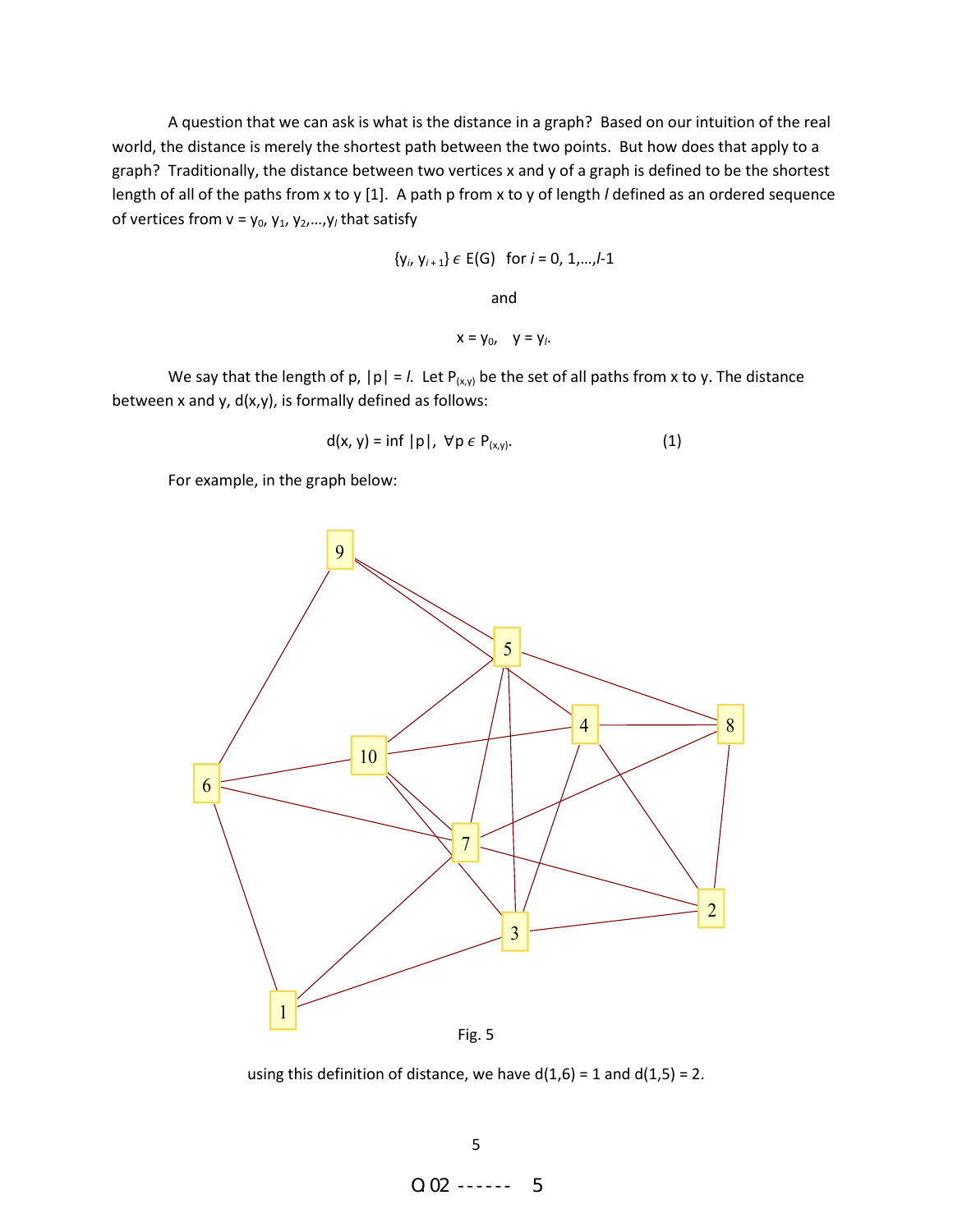A linear graph is a connected sequence of vertices. A linear graph of 8 vertices is depicted below:



With this definition of distance, the distance between two vertices is the number of edges from one vertex to another. For example, for the distance between v*<sup>i</sup>* and v*<sup>j</sup>* , where v*<sup>i</sup>* is the i-th vertex and v*<sup>j</sup>* is the j-th vertex, the distance is simply |*j* – *i*|. For this case, this definition of distance agrees with the intuitive Euclidean notion of distance. But in the example of an (*m x n*) grid graph, where m is the number of rows and n is the number of columns, this definition of distance does not agree with the Euclidean one. For example, consider the *10 x 10* grid graph below:



Fig 7.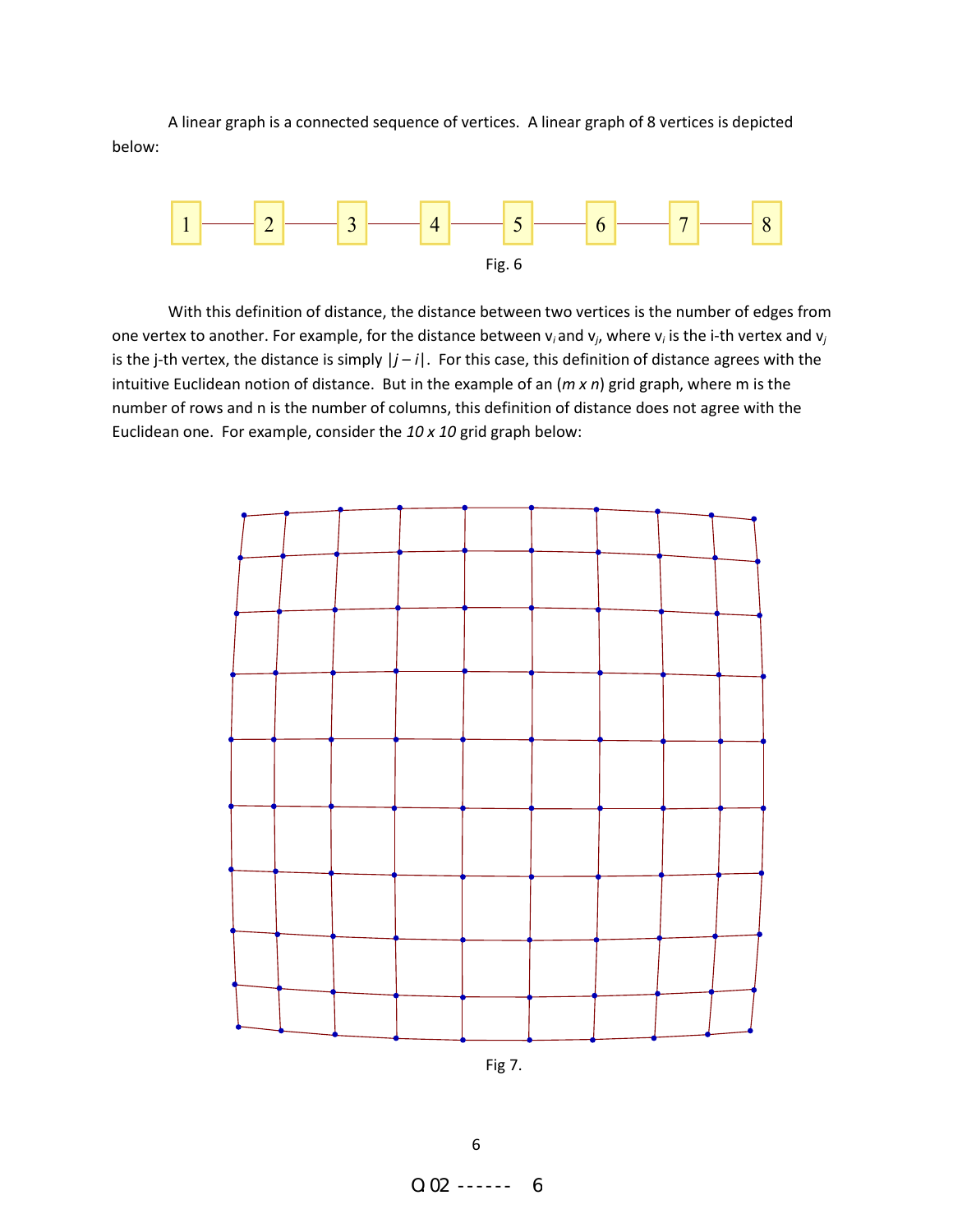The distance of the diagonally opposite vertices according to this distance is  $9 + 9 = 18$  (it is easy to prove that there are many minimal paths, all of which share this length). But the Euclidean definition gives us  $10\sqrt{2} \approx 14.14$ . Which definition is better? The first definition, the one that I have defined, is clearly the natural definition of a graph. One might believe that the Euclidean definition of distance is even more natural. However, this definition of distance is not intrinsic because it depends on how the graph is drawn. Can one find an intrinsic definition of distance for a graph, which in this case is closer to the Euclidean definition rather than to the traditional definition? Viewing flat space as a graph with infinitely many vertices and edges, the Euclidean definition of distance is more natural. Thus, one would like to find a new, *intrinsic* definition of distance which is closer to the Euclidean one, at least for this case.

#### **2. Motivated Definition of Distance from Quantum Mechanics**

 Consider a particle in one dimension (as in, in a line) with a double well potential. For example, consider the potential below:

$$
V(x) = V \cdot \left(\frac{4x^2}{d^2} - 1\right)^2,
$$



and the graph below:



7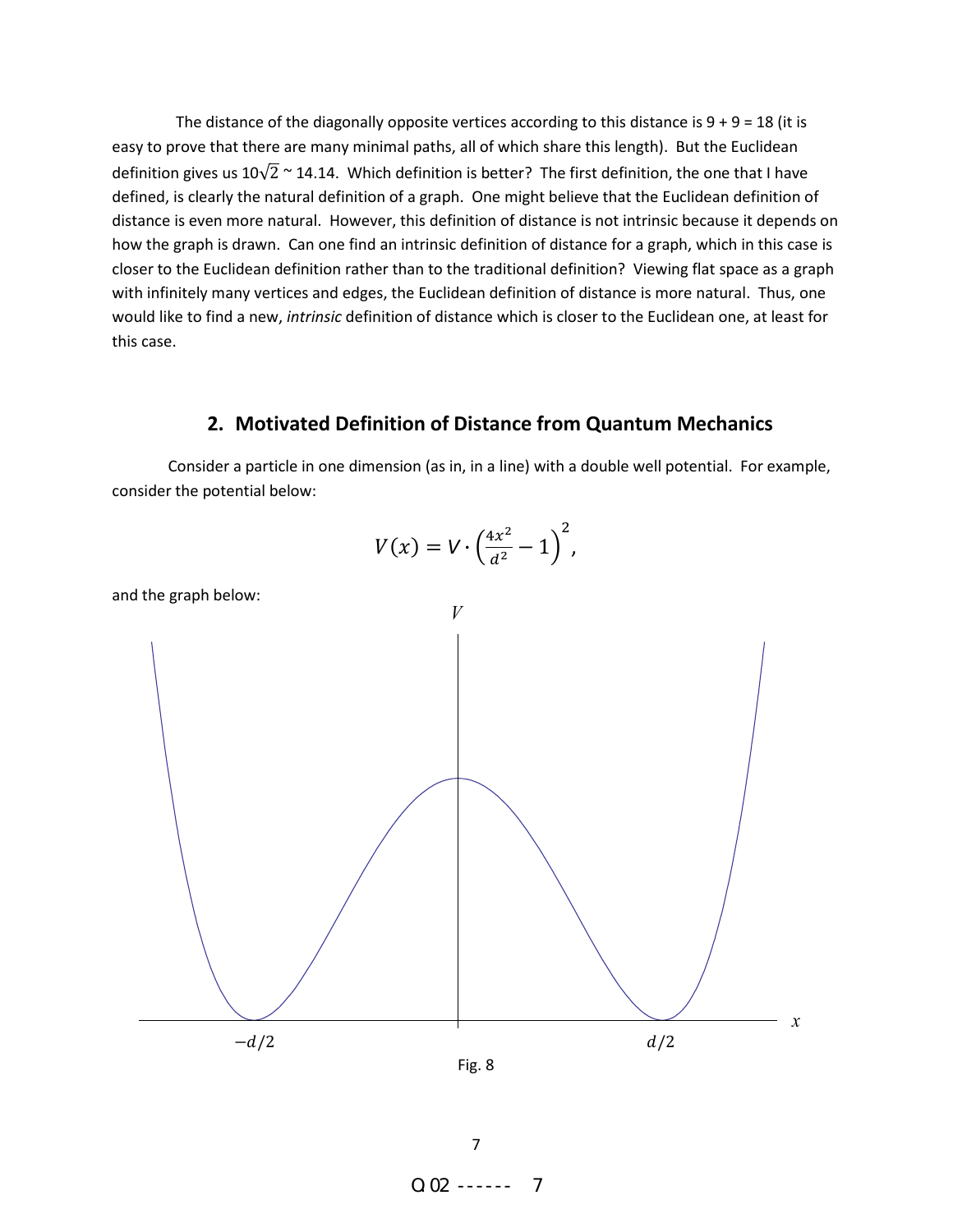In classical mechanics, the ground state is when the particle is at the bottom of one of the wells, at  $x = \pm d/2$ . In particular, if it is at  $x = -d/2$ , it would permanently reside there. However, in quantum mechanics, the particle will always end up tunneling to the other potential, given enough time, and will oscillate back and forth between the two wells. For an introduction to quantum mechanics, see [2]. The tunneling time, the time it takes to make one oscillation, for  $V \gg 1$  is given by:

$$
T = e^{cd\sqrt{V} + O(\log(V))},
$$
\n(2)

where *d* is the distance, *V* the potential, and *c* a universal constant. This equation implies that

$$
d \propto \frac{\ln T}{\sqrt{V}}.\tag{3}
$$

Let us consider a simple model of quantum mechanics. The time evolution of a particle is given by the Hamiltonian matrix *H*. Each quantum state can be thought of as a vector in a vector space. The state of a particle is given by a vector v which depends on time according to

$$
v(t) = e^{-iHt}v(0), \qquad (4)
$$

where *t* is the time and  $v(0)$  the initial state. For the double well, we can model the vector space as a two dimensional vector space, with the bottoms of the well forming a basis for the vector space. For our studies, we will only be looking at the two lowest states.

We represent the left ground state by the vector  $\binom{1}{0}$  $\binom{1}{0}$ , the right ground state by the vector  $\binom{0}{1}$  $\binom{0}{1}$ , and the matrix

$$
H = \begin{pmatrix} -V & \varepsilon \\ \varepsilon & -V \end{pmatrix},
$$

where  $\varepsilon \ll V$ .

The eigenvectors and eigenvalues for *H* are

$$
\begin{cases}\n\binom{1}{1}, & E(1) = -V + \varepsilon \\
\binom{1}{-1}, & E(2) = -V - \varepsilon\n\end{cases}
$$

Let the particle begin at  $\binom{1}{0}$  $_{0}^{1}$ ), at the bottom of the left well. Its state as a function of time is expressed as:

$$
v(t) = e^{-iHt}\binom{1}{0}.
$$

Using the eigenbasis,  $v(t)$  can be written as

 $0.02$  ------ 8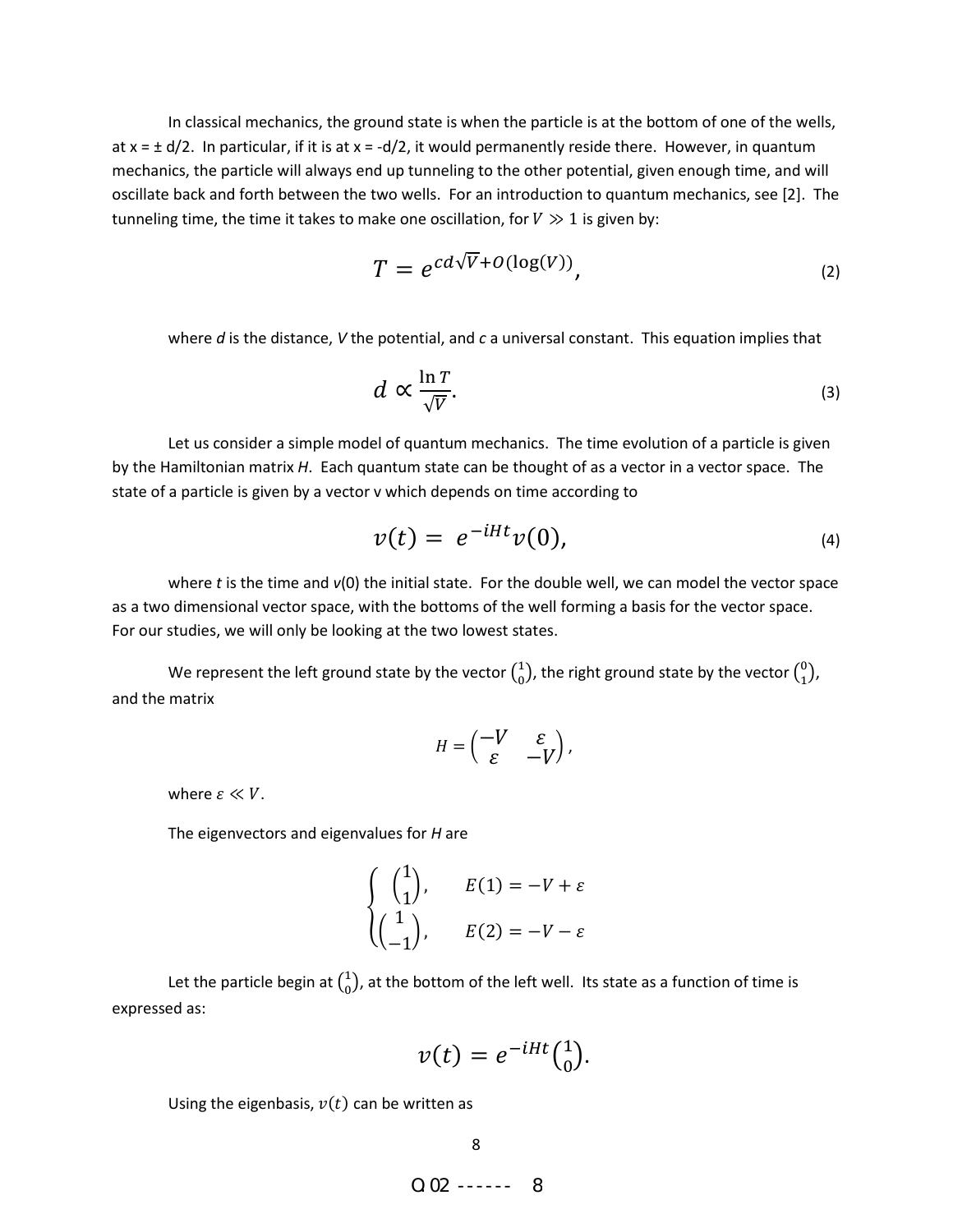$$
v(t) = e^{-iHt} \left[ \frac{1}{2} \binom{1}{1} + \frac{1}{2} \binom{1}{-1} \right].
$$

 $v(t)$  can be simplified using its decompositions to the eigenvectors of *H* to

$$
v(t) = e^{iVt} \left( \begin{array}{c} \cos \varepsilon t \\ -i \sin \varepsilon t \end{array} \right),\,
$$

which implies that the particle oscillates between the two wells, with an oscillation time of  $T=\frac{\pi}{\varepsilon}$ . I will thus use this value of the time in my definition of distance. Therefore, using equation (3),

$$
d \propto \frac{\ln\left(\frac{\pi}{\varepsilon}\right)}{\sqrt{V}}.\tag{5}
$$

Notice that  $\varepsilon$  is equal to half the difference of the eigenvalues of  $H$ :

$$
\varepsilon=(E(2)-E(1))/2.
$$

This relation implies that

$$
d \propto \frac{\ln\left(\frac{2\pi}{E(2) - E(1)}\right)}{\sqrt{V}}.\tag{6}
$$

Here, we have assumed that there are only two states. In general, there will be many more states, and these states correspond to the two lowest eigenvectors and eigenvalues of *H*.

This relation suggests a new way of defining distance for a graph. Namely, we place wells at two vertices of the graph, compute the time to tunnel, and then use eq (6) to define the distance between them. We thus need to first set up the analog of quantum mechanics for a graph.

#### **3. Quantum Mechanics on a Graph**

Let us consider a simple graph G. We shall define *d(v)* to be the degree of vertex *v* (the number of vertices that v is connected to in G). Let the matrix *L* be defined as follows:

$$
L(u,v) = \begin{cases} 1, & \text{if } u = v \\ -\frac{1}{\sqrt{d(u)d(v)}}, & \text{if } u \text{ and } v \text{ are connected} \\ 0, & \text{otherwise.} \end{cases}
$$
(7)

The matrix *L* is the analog of the negative Laplacian,  $-\Delta$  [3].

 $Q_0Q_2$  ------  $Q_0$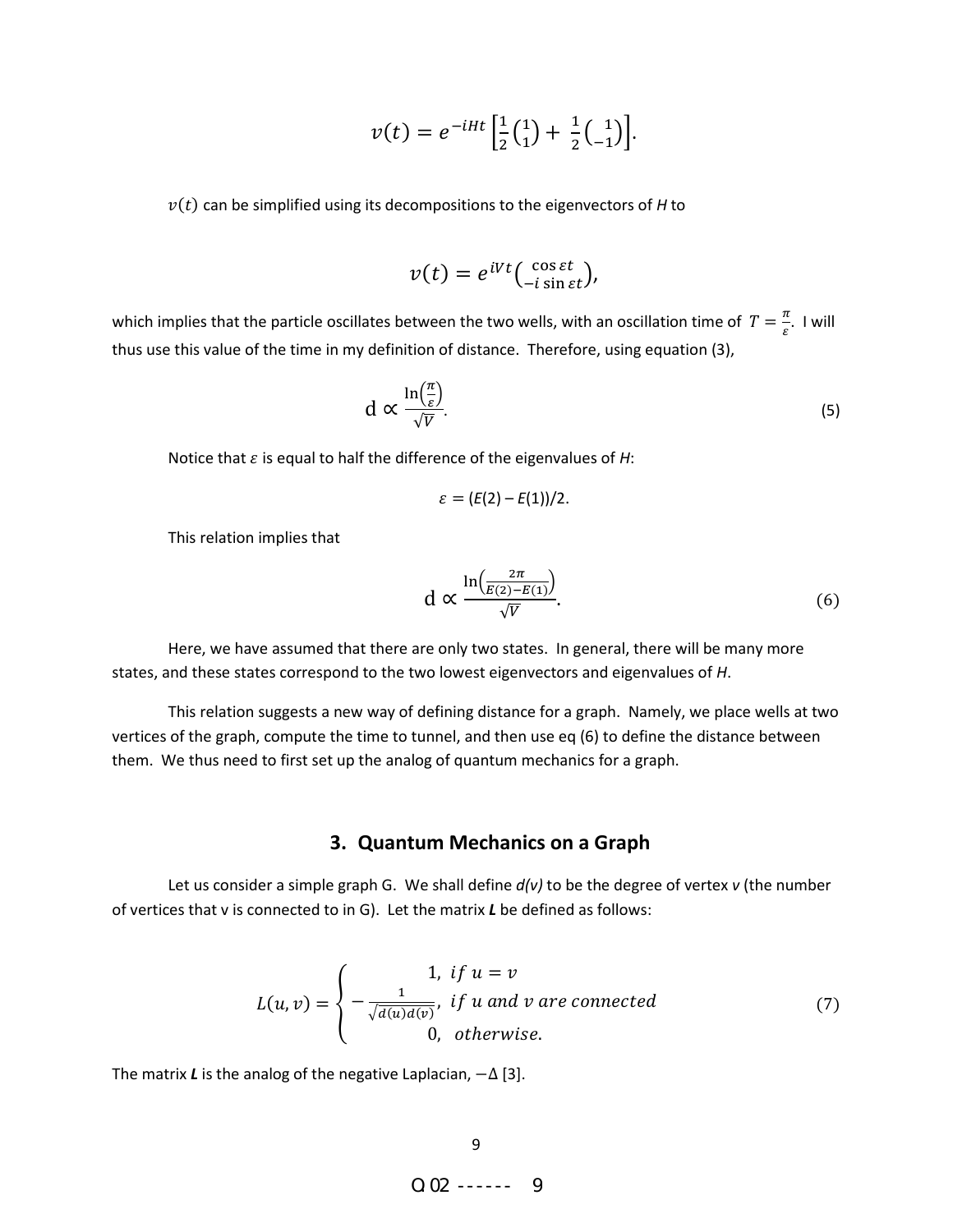Our potential, *V*, is a diagonal matrix where the k-th diagonal element is the potential at the k-th vertex:

$$
V = \begin{pmatrix} V(1) & 0 & 0 & 0 & 0 \\ 0 & \ddots & 0 & 0 & 0 \\ 0 & 0 & V(k) & 0 & 0 \\ 0 & 0 & 0 & \ddots & 0 \\ 0 & 0 & 0 & 0 & V(n) \end{pmatrix}.
$$

The Hamiltonian matrix H is defined as in the usual quantum mechanics by adding  $H = -\Delta + V$ .

For our definition of distance between vertices  $v_i$  and  $v_j$ , we will construct a double well with the property that the potential is zero everywhere but at  $v_i$  and  $v_j$ , the i-th and j-th vertex, which we set to be  $V(i) = V(j) = -V$ . In other words,

$$
V(k) = \begin{cases} -V, & k = i \text{ or } j \\ 0, & otherwise \end{cases}
$$
 (8)

Thus, the matrix v *V* looks like as follows:

$$
V = \begin{pmatrix} 0 & 0 & 0 & 0 & 0 & 0 & 0 & 0 \\ 0 & \ddots & 0 & 0 & 0 & 0 & 0 & 0 \\ 0 & 0 & V(i) = -V & 0 & 0 & 0 & 0 \\ 0 & 0 & 0 & \ddots & 0 & 0 & 0 \\ 0 & 0 & 0 & 0 & V(j) = -V & 0 & 0 \\ 0 & 0 & 0 & 0 & 0 & \ddots & 0 \\ 0 & 0 & 0 & 0 & 0 & 0 & V(n) \end{pmatrix}.
$$

The Hamiltonian matrix H is defined as follows:

$$
H = -L + V. \tag{9}
$$

The time T is defined as follows:

$$
T = \frac{\pi}{E(2) - E(1)}
$$
\n(10)

 where *E*(1) and *E*(2) are the two smallest eigenvalues of *H*. This relation can be shown explicitly and will be done in the future.

And finally, the distance  $d_v$  is defined as follows:

$$
d_V = \frac{\ln\left(\frac{2\pi}{E(2) - E(1)}\right)}{\sqrt{V}}.
$$
\n(11)

 $Q_0Q_2$  ------ 10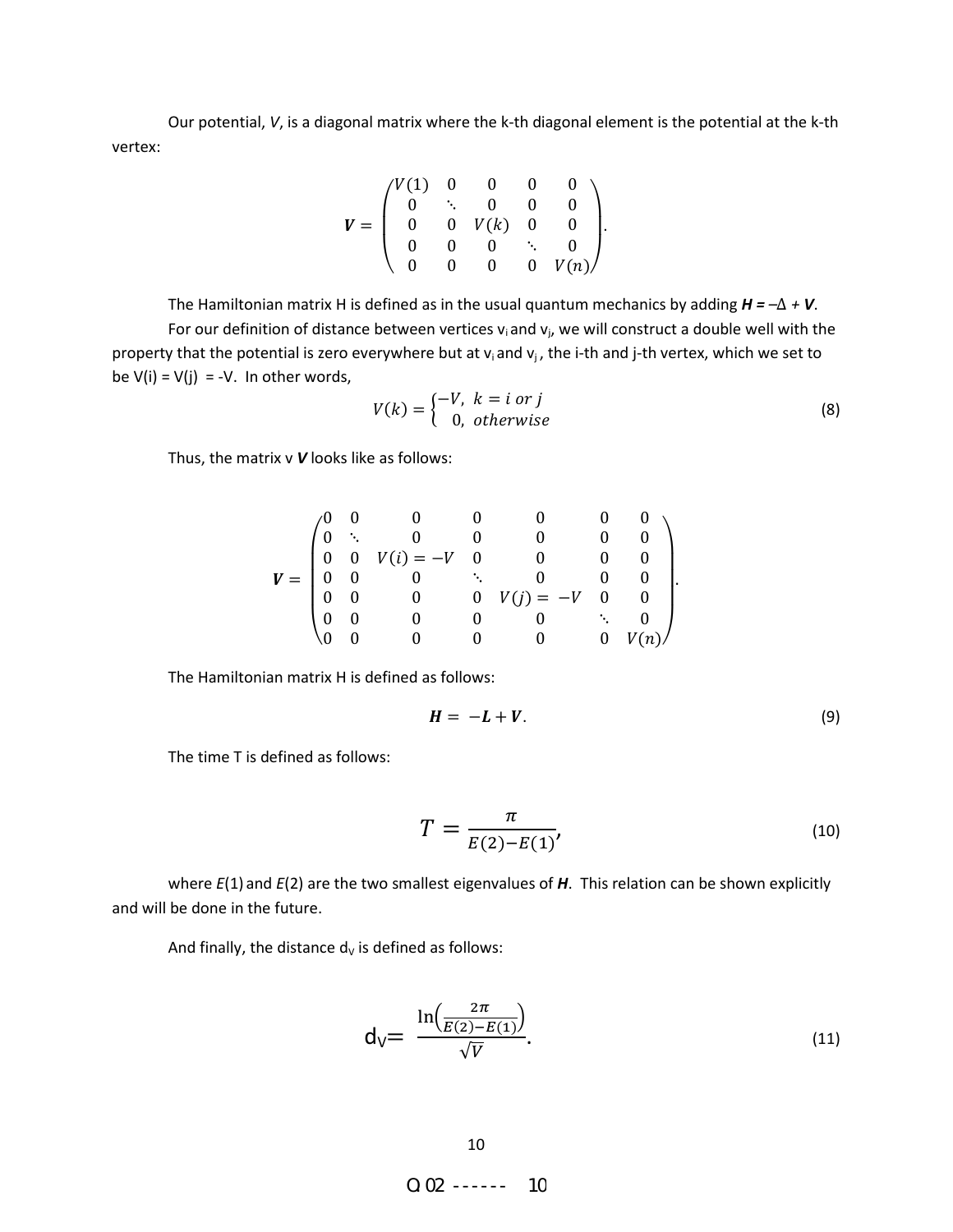Note that the definition of  $d_v$  depends on a positive real parameter  $V \in R^*$ . It would be interesting to study the limit of this definition as  $V \rightarrow \infty$ .

Our goal now is to explore using Mathematica the special properties that this definition of distance provides us.

## **4. Examples**

In this section, we present several examples.

### **4.1 Linear Graph**

Consider a ten vertex line graph, as in Figure 9 below:



Potentials of V = 5 are placed at the two ends, and the particle begins at the left end. When we plot the probability I.e.  $|v(t)^2|$ , we obtain the graph of:

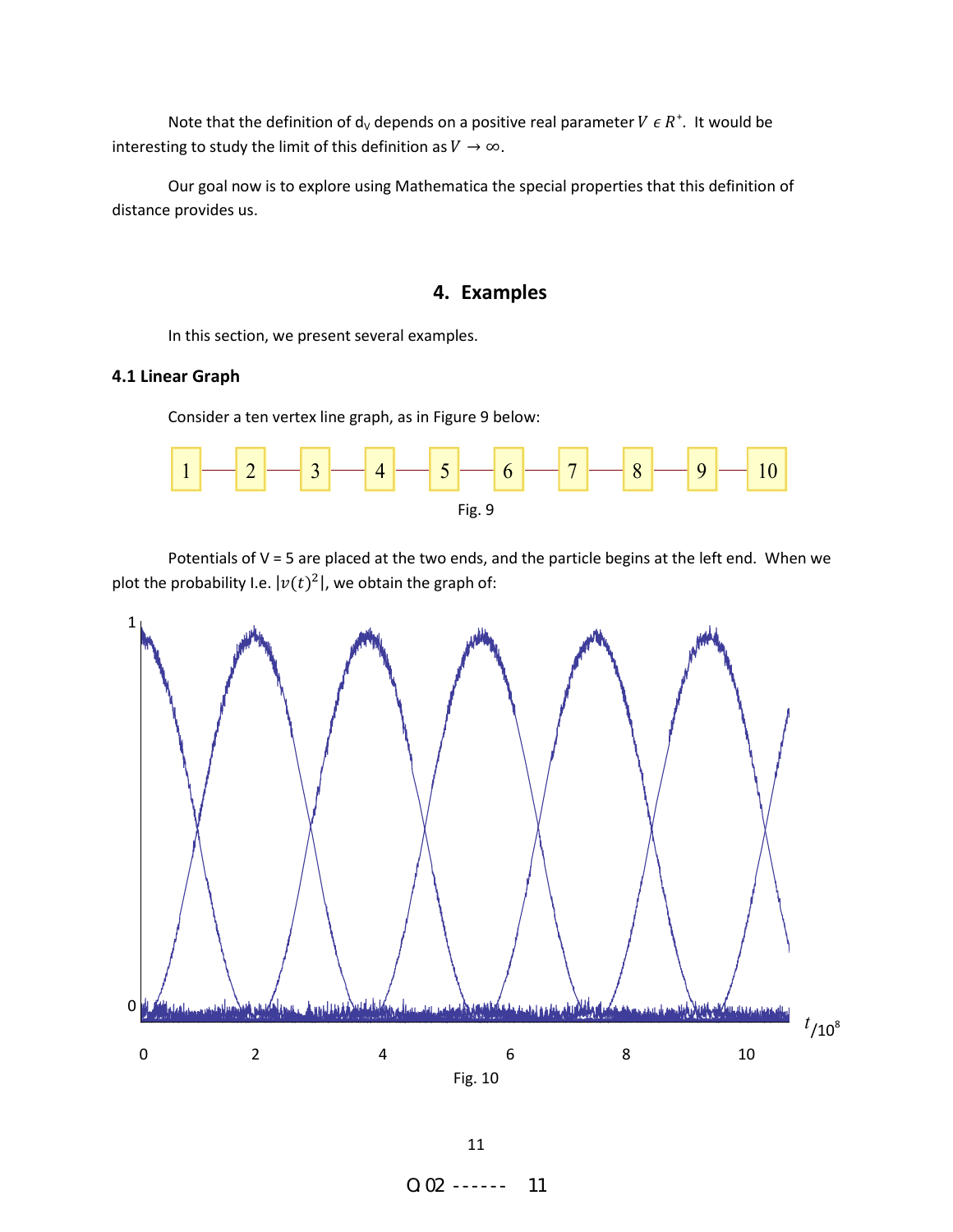We observe two curves corresponding to  $|v|^2$  at the two ends of the graph that oscillate back and forth between the values of close to 0 and 1, and a bunch of tiny curves that oscillate between 0 and .1. We can deduce that the particle for the most part oscillates between the two wells, and always at any moment in time has a small chance of being elsewhere on the graph. The oscillation frequency, as shown in the graph, is around 3.5\*10<sup>8</sup>, which is the same as the value from our definition of time in terms of the difference of the two eigenvalues given by eq. (10). This result supports our definition of time, and all of the line graphs that we have tested thus far support this definition of time. From quantum mechanics, we know this definition of time to be the true for the examples of a line and a grid graph.

For our next example, consider a 40 vertex line graph. We defined our double well potential to be not the entire line, but the 10 vertex line from the 16<sup>th</sup> vertex to the 25<sup>th</sup> vertex. We chose to embed our 10 vertex line graph in a 40 vertex line graph instead of creating a normal 10 vertex line graph because of the boundary effect. For the vertices that are close to the edge, unwanted boundary effects, just like in physics, appear to set in.

Figure 11 below represents our value of distance from the  $16<sup>th</sup>$  vertex to every single other vertex up to the 25<sup>th</sup> vertex, with respect to the traditional distance:



Fig. 11

Notice that our data conform to a linear trend with an  $R^2$  value of 1. It is perfectly linear! It makes sense though that the slope is not exactly 1 and the graph is offset, because our definition of distance is approximate discrete lines, but the fact that the slope is constant affirms our suspicions that our definition resembles the Euclidean notion of distance.

 If we look at the same graph, except with a potential of 4 instead of 8, we observe the same pattern: a slope of approximate 1, and an offset. The graph for the data is on the following page: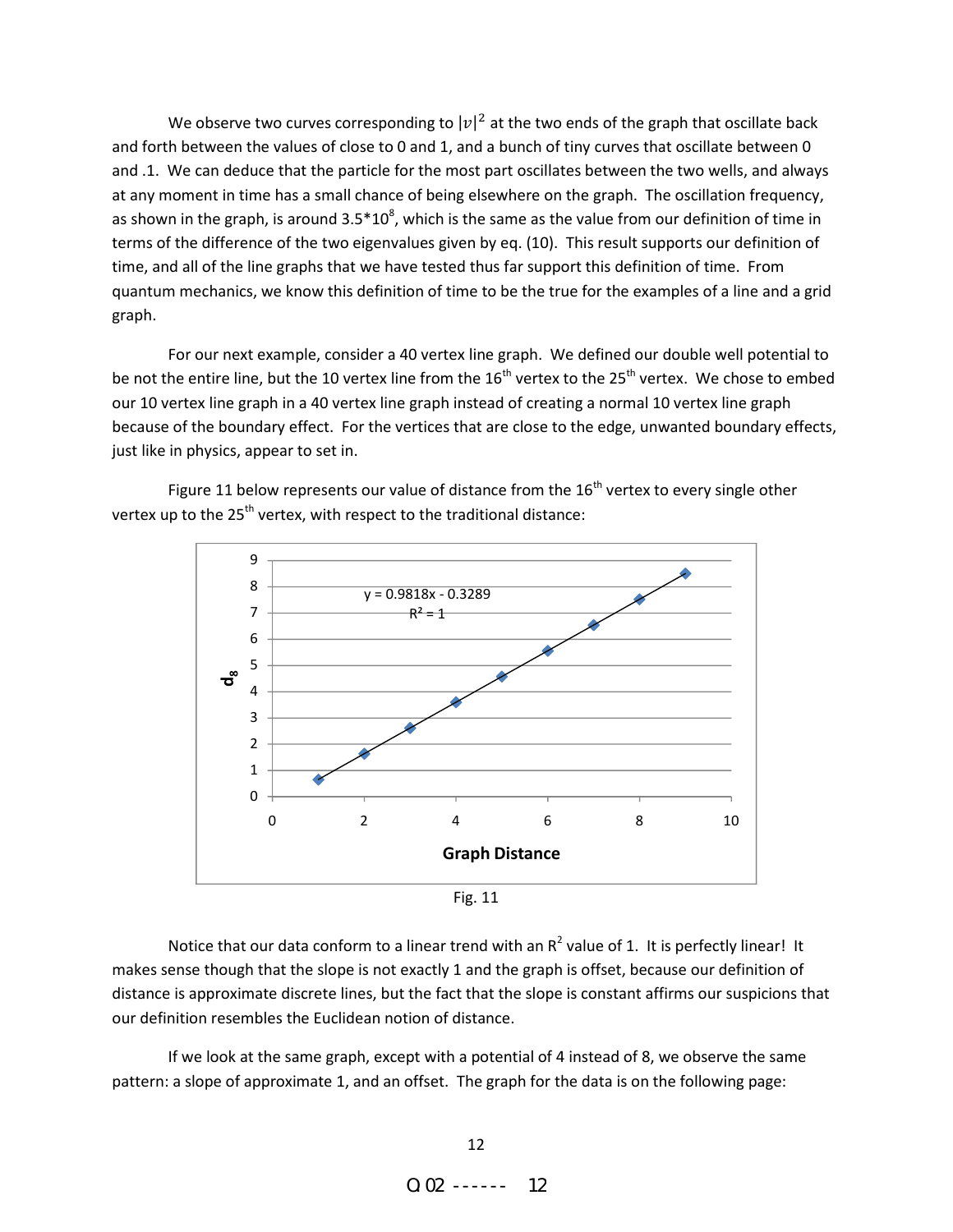

Fig. 12

Again the  $R^2$  value is 1: a perfect linear trend.

### **4.2: Grid Graphs**

For our next example, let us examine two grid graphs with potentials of 4 embedded in a 20 by 20 grid graph. One of them is a 6 by 6 in the exact center, and the other is a 4 by 4 not quite in the center. A sketch of it is given below:

| 400                  |   | $9 \;   \; 38$ |         |                 | 397 396 395 394 |                         | 393   |                | 392     | 391    | 390<br>J/U     | 389<br>コロフ     | 388         | 387          | 386 385 384 83           |                               |    |    | 82 :1    |              |
|----------------------|---|----------------|---------|-----------------|-----------------|-------------------------|-------|----------------|---------|--------|----------------|----------------|-------------|--------------|--------------------------|-------------------------------|----|----|----------|--------------|
|                      |   | $7^{10}$       |         | 111101313       |                 | J/H                     | ر ر ر |                | J/L     | J/I    |                |                | 200         | JUI          |                          | $\frac{100 - 100}{100 - 100}$ |    |    |          |              |
| 300<br>360           |   | 9,58           |         | 57 356 355      |                 | 354                     | 353   |                | 352     | 351    | 350            | 349            | 348         | 347          |                          | 346 345 344 345 42 1          |    |    |          |              |
|                      |   |                |         | 9 38 37 336 335 |                 | 334                     | 333   |                | 332     | 331    | 330            | 329            | 328         | 327          |                          | 326 325 324 323 22 11         |    |    |          |              |
| 340                  |   |                |         |                 |                 |                         |       |                | 312     | 311    | 310            | 309            | 308         | 307          |                          |                               |    |    |          |              |
| 320                  | 9 |                |         | 18 17 316 315   |                 | 314                     | 313   |                |         |        |                |                |             |              |                          | 306 305 304 303               |    |    | 02 1     |              |
| 300                  | 9 |                |         | 98 297 296 295  |                 | 294                     | 293   |                | 292     | 291    | 290            | 289            | 288         | 287          |                          | 286 285 284 283 82 1          |    |    |          |              |
| 280                  |   |                | 9 78 77 | 276 275         |                 | 274                     | 273   |                | 272     | 271    | 270            | 269            | 268         | 267          |                          | 266 265 264 263 62 1          |    |    |          |              |
| 260 9 58 157 256     |   |                |         |                 | 255             | 254                     | 253   |                | 252     | $-251$ |                |                | 250 249 248 | 247          |                          | 246 245 244 243 42 1          |    |    |          |              |
| 240 9 38 237 236 235 |   |                |         |                 |                 | 234                     | 233   |                | 232     | 231    | 230            |                | $229$ 228   |              | 227 226 225 224 23 22 1  |                               |    |    |          |              |
|                      |   |                |         |                 |                 |                         |       |                |         |        |                |                |             |              |                          |                               |    |    |          |              |
|                      |   |                |         |                 |                 | 220 9 18 17 216 215 214 | 213   |                | 212     | 211    | 210            | 209            | 208         | 207          |                          | 206 205 204 203 02 11         |    |    |          |              |
| 200                  |   |                |         |                 |                 | 9 98 97 196 195 194 193 |       |                | $192 +$ | 191    | $+90$          | 189            | 188         | 187          |                          | 186 185 184 83 82 1           |    |    |          |              |
| 180                  |   | 9 78           |         | 77 176 175      |                 | 174                     | 173   |                | 172     | 171    | 170            | 169            | 168         |              | 167 166 165 164 163 62 1 |                               |    |    |          |              |
| 160                  |   | 9 58           |         | 57 156 155      |                 | 154                     |       | 153            | $+52$   | 151    |                | $150 - 149$    | 448         |              | 147 146 145 144 43 42 1  |                               |    |    |          |              |
| 140                  |   | 9 38           |         |                 | 37 136 135      | 134                     | 133   |                | 132     | 131    | 130            | 129            | 128         |              | 127 126 125 124 23 22 1  |                               |    |    |          |              |
| 120                  |   | 9 18           |         |                 | $17$ 116 115    | 114                     |       | <sup>113</sup> | 112     | 111    | 110            | 109            | 108         | 107          |                          | 106 105 104 03 02 1           |    |    |          |              |
| $100 \;$             |   | 98             | 97      | 96              | 95              | 94                      |       | 93             | 92      | 91     | 90             | 89             | 88          | 87           | 86                       | 85                            | 84 |    | 83 82 1  |              |
| 80                   | 9 | 78             | 77      | 76              | 75              | 74                      |       | 73             | 72      | 71     | 70             | 69             | 68          | 67           | 66                       | 65                            | 64 |    | 63 62    | $\mathbf{H}$ |
|                      |   | 60 9 58        | 57      | 56              | 55              | 54                      |       | 53             | 52      | 51     | 50             | 49             | 48          | 47           | 46                       | 45                            | 44 | 43 | 42       |              |
|                      |   | 40 9 38        | 31      |                 | 35              | 34                      |       | 33             | 32      | 31     | 30             | 29             | 28          | 21           | 26                       | 25                            | 24 | 23 | 122 1    |              |
| $\omega$             |   |                |         | 36              |                 |                         |       | 1J             | 1/2     | 11     | 1 <sub>U</sub> | $\overline{z}$ | $\circ$     | $\mathcal I$ | v                        |                               | F  | ر  | $2 + 14$ |              |
|                      |   | 7 10           | 11      | 1 <sub>U</sub>  | 1 <sub>o</sub>  | $1 +$                   |       |                |         |        |                |                |             |              |                          |                               |    |    |          |              |

Fig. 13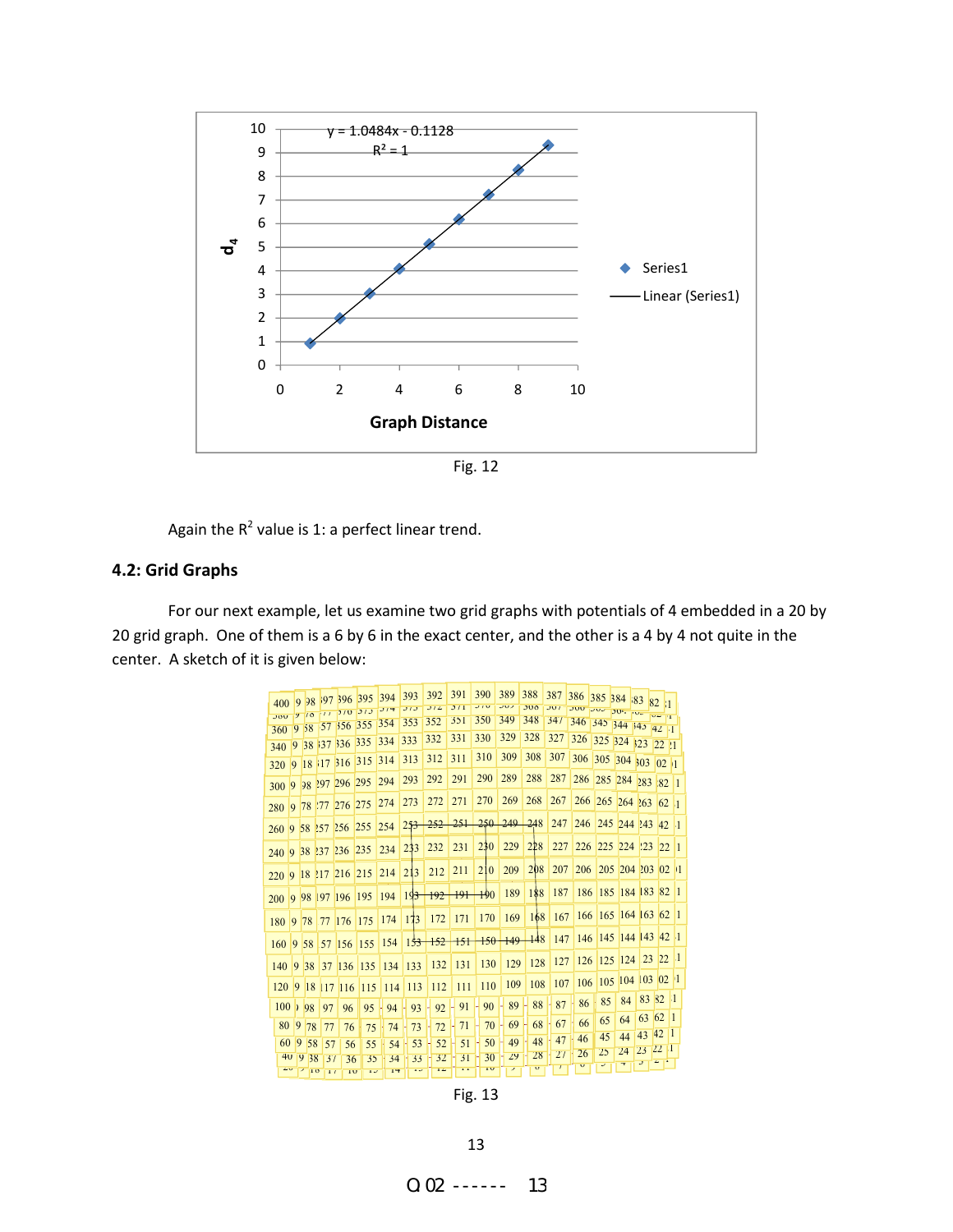distance. Our results are in Figure 14 below:

|                   | Diagonal | Side  |
|-------------------|----------|-------|
| 6 by 6 Grid Graph | 10.986   | 6.772 |
| 4 by 4 Grid Graph | 6.707    | 4.029 |
|                   | Fig $14$ |       |

We respectively placed the potentials at the diagonals of the two graphs and computed the

 Since our grid graphs are squares, then according to Euclidean geometry, the ratio of a diagonal to its respective side is  $\sqrt{2}$ . Since each of our distances have a little shift, we decided to find the difference between the diagonals and the sides respectively, and then find the ratio of the diagonal difference to the side difference. The ratio, or slope in effect, should be  $\sqrt{2}$  if it were the Euclidean definition. We obtained a slope of 1.56, which is quite close to 1.41. The normal graph definition of distance gives us the ratio of 2 instead, so our definition is a significant improvement over the traditional definition. Moreover, one expects that as the potential increases and the grid graph becomes bigger, the ratio approaches  $\sqrt{2}$ .

### **4.3: [Erdős–Rényi](http://en.wikipedia.org/wiki/Erd%C5%91s%E2%80%93R%C3%A9nyi_model) Graphs**

 [Erdős–Rényi](http://en.wikipedia.org/wiki/Erd%C5%91s%E2%80%93R%C3%A9nyi_model) graphs are defined by the number of vertices, and the probability of an edge existing between any two vertices [1]. An [Erdős–Rényi](http://en.wikipedia.org/wiki/Erd%C5%91s%E2%80%93R%C3%A9nyi_model) graph G consisting of n vertices and a probability p is denoted as G(n, p). For example, the graph of a G(40, .2) is depicted below:



 $0.02$  ------ 14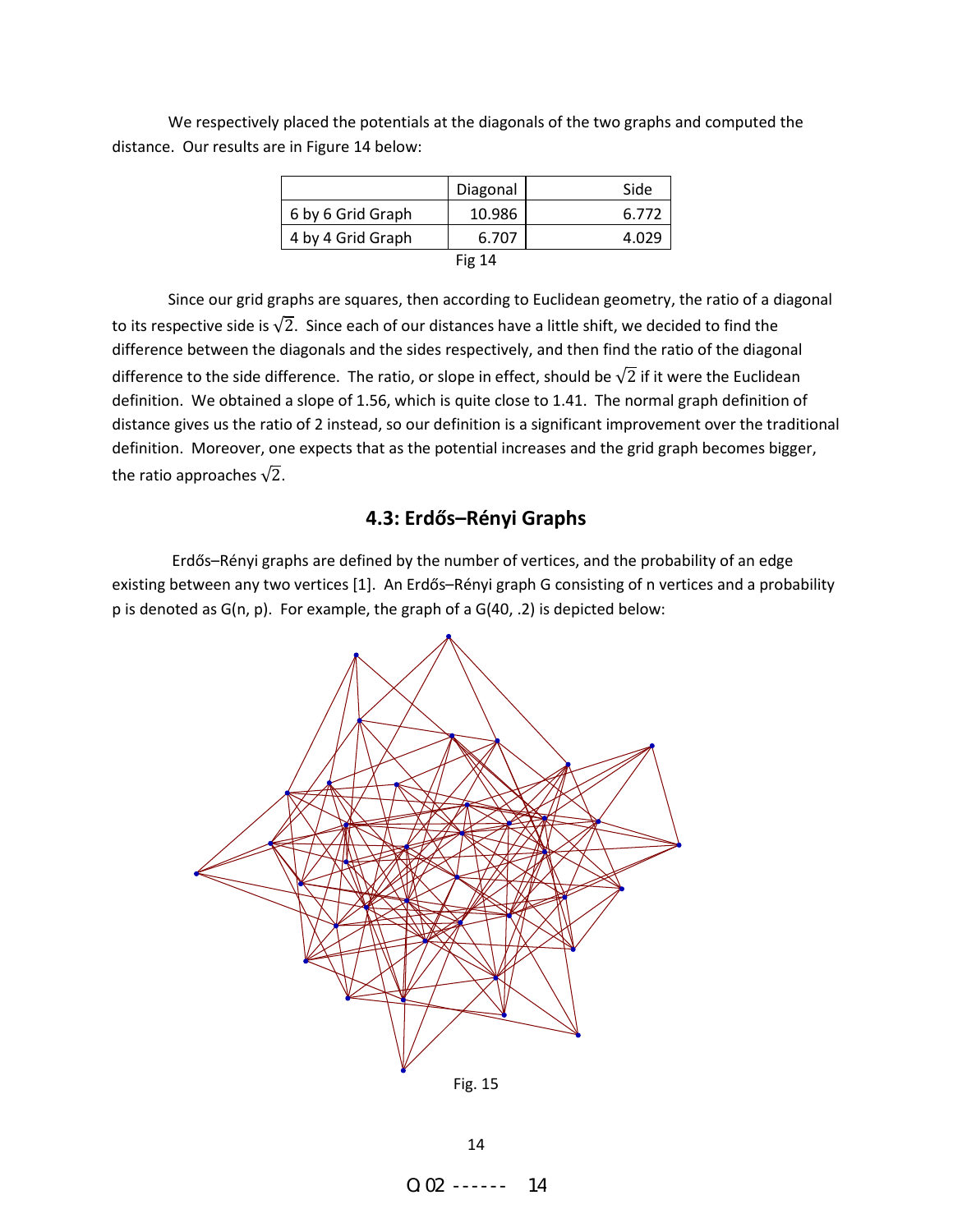Previously, we have explored examples of graphs where a good definition of distance is familiar to us. But for [Erdős–Rényi](http://en.wikipedia.org/wiki/Erd%C5%91s%E2%80%93R%C3%A9nyi_model) graphs, or random graphs in general, there is no intuitive definition of distance other than the normal graph definition. Through our previous examples, we have gained confidence that our definition is more in line with the intuitive notion of distance. We will now thus explore the properties that this definition of distance provides us with random graphs and compare them with those of the conventional distance definition in graphs.

For our first example, we consider a specific G(250, .03), which is depicted below:



Fig. 16

For our computation of distance, we consider  $d_{100}$ . In other words, V = 100. The graph of the averages of some of the data is presented on the following page: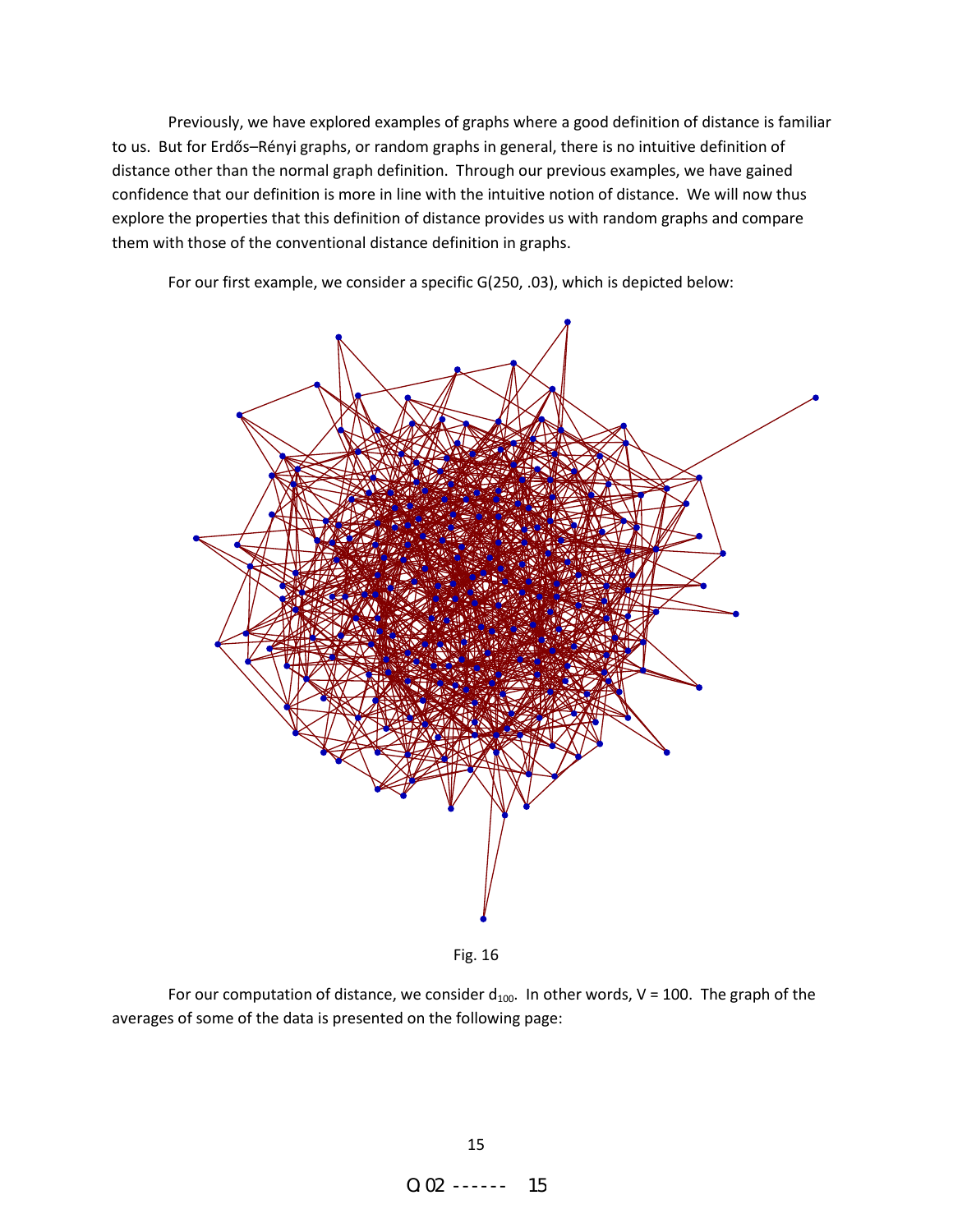

Fig. 17

 (The data points for the graph above were computed by evaluating the distance many times for a given graph distance and then finding the average). We notice that from the graph distance of 2 onwards, there does not appear to be any trend, given the error bars. It seems that for the new definition the distance between any two vertices is for the most part equal, except for the adjacent vertices.

As another example, consider a specific graph G(250, .02) with the potential of  $V = 100$  as before, which is depicted below:



 $0.02$  ------ 16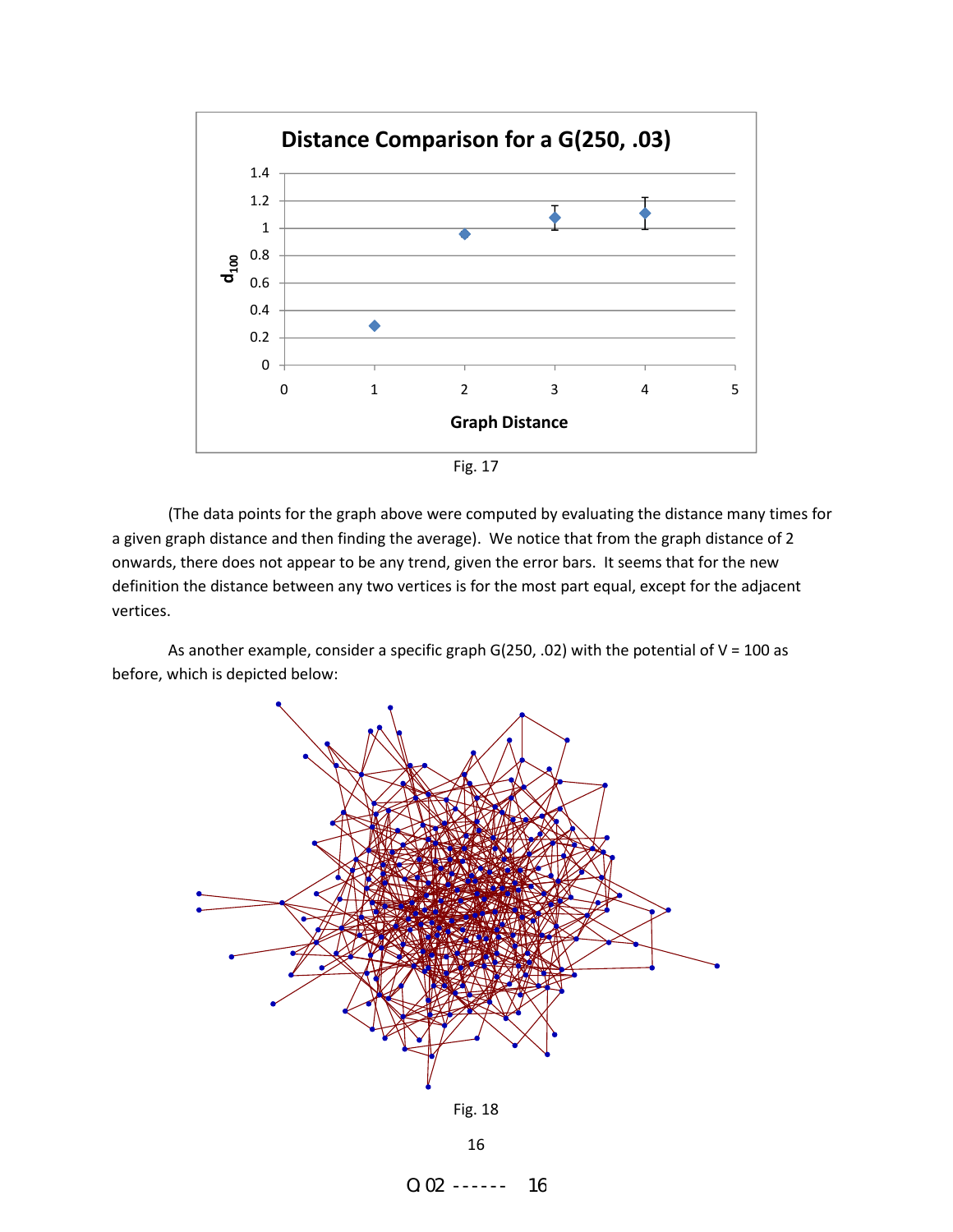

The graph of the averages of some of the data is presented below:

 As again, from the graph distance of 2 onwards, there does not appear to be any trend; all the distances are the same, given the error bars. It is quite amazing that for an [Erdős–Rényi](http://en.wikipedia.org/wiki/Erd%C5%91s%E2%80%93R%C3%A9nyi_model) graph, the distances for points that do not share an edge does not depend on the graph distance! One would naively expect that the definition of our distance would vary monotonically with the graph distance. However, here observe that as the graph distance increases, ours does not.

#### **5. Conclusion**

While exploring different graphs, we noticed that there was a problem with the standard definition of distance for graphs. While the standard definition worked for linear graphs, it disagrees with the intuitive Euclidean distance for diagonals of grid graphs. It was always off by a factor of  $\sqrt{2}/2$ . And also, we know that in the real world, where space can be represented by an infinite cubic graph, the traditional definition of graph distance differs drastically from the Euclidean one. Thus, we decided to define our own distance in an intrinsic way that was closer to the Euclidean notion. We chose our definition using quantum mechanics because in quantum mechanics space is often discretized. And if it works in quantum mechanics, then that gives us a good intuition that it should work for graphs too. Through our examples, we have observed that our definition of distance works for linear graphs; that is, the property of linearity is conserved. It works much better for grid graphs than the standard definition.

However, there are limitations. In order to improve our values of distance, we have to consider much larger graphs and potentials. Our distance did not work too well for small graphs (but well for larger graphs), and the potential should in fact tend toward infinity in order for us to claim a truly valid distance (from quantum mechanics). It is hard to explore this numerically because Mathematica, the software that we used, simply lacks the necessary computational power and precision. Another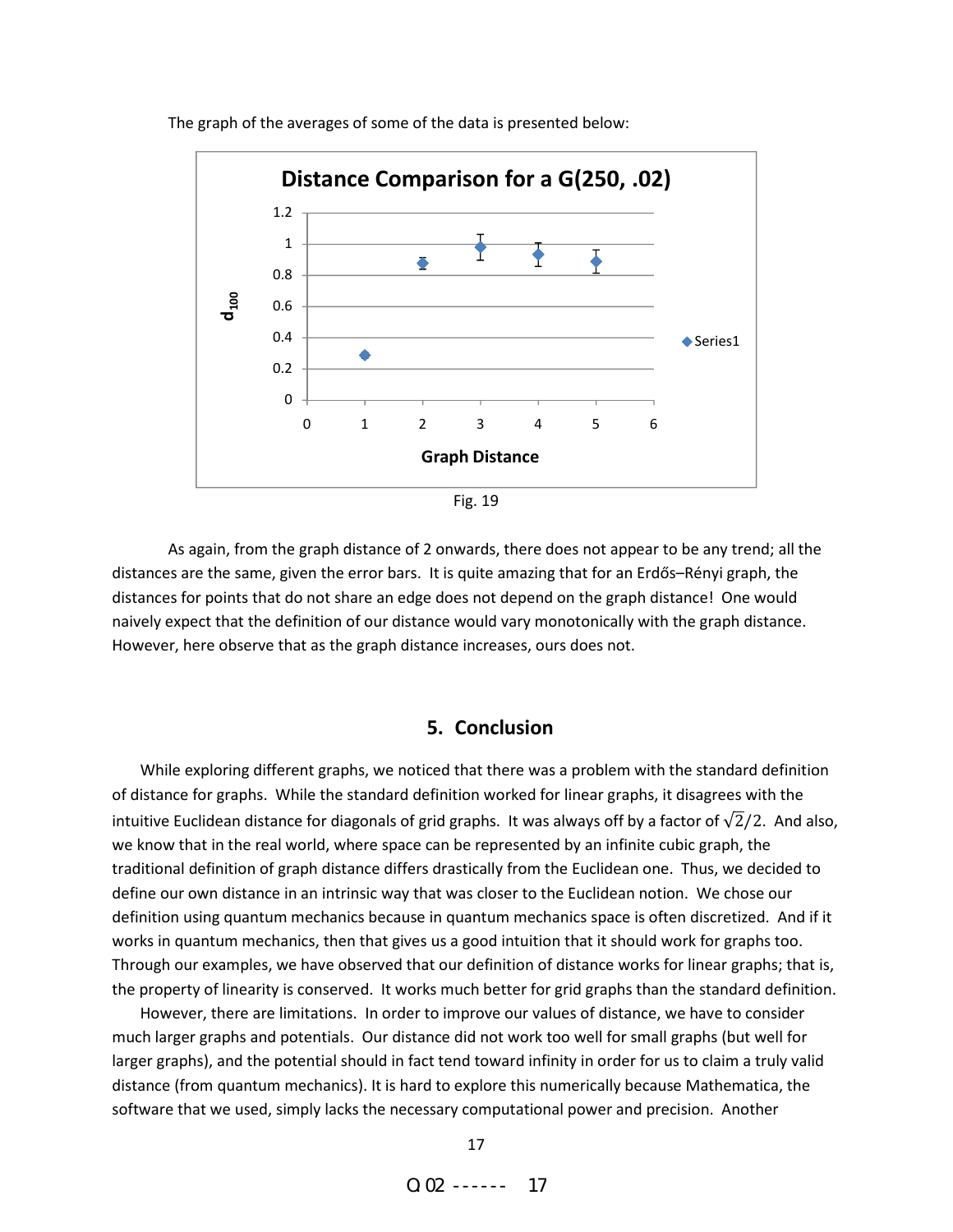problem that we encountered was the boundary effect. Evaluations of distance near the edge were inaccurate due to boundary effects. We tried to avoid this problem by evaluation the distance as far away as from the boundary of the graph as possible. Also, our definition depends on the potential.

Further studies can be done to attempt to better explore the properties of our definition of distance. For example, we can consider large graphs and the limit  $V\rightarrow\infty$ . We have observed that for [Erdős–Rényi](http://en.wikipedia.org/wiki/Erd%C5%91s%E2%80%93R%C3%A9nyi_model) graphs our definition of distance seems to be essentially the same for the vertices that are not adjacent to each other. It would be interesting to see if this can be proven in this limit. Another study that is needed is to determine whether our definition of distance upholds the convexity property of distance. Another interesting idea can be to explore the relation of our distance with the curvature of the graph, as defined in [4]. Clearly, there are many directions one can pursue exploring this definition of distance. We hope to have conveyed the naturalness and usefulness of this new definition of graph distance.

#### **References**

[1] Fan R.K., Chung, *Complex Graphs and Networks*, CBMS Regional Conference Series in Mathematics, Number 107, American Mathematical Society. (Images: <http://math.ucsd.edu/~fan/graphs/gallery/>)

[2] R. Liboff, *Introductory Quantum Mechanics*, Addison Wesley; 4<sup>th</sup> edition 2002.

[3] Fan R. K., Chung, *Spectral Graph Theory*, CBMS Regional Conference Series in Mathematics, 1997, Number 92, American Mathematical Society.

[4] Y. Lin, L.Lu, and S.-T. Yau, *Ricci Curvature of Graphs*, 2010, submitted to Tohoku Mathematics Journal.